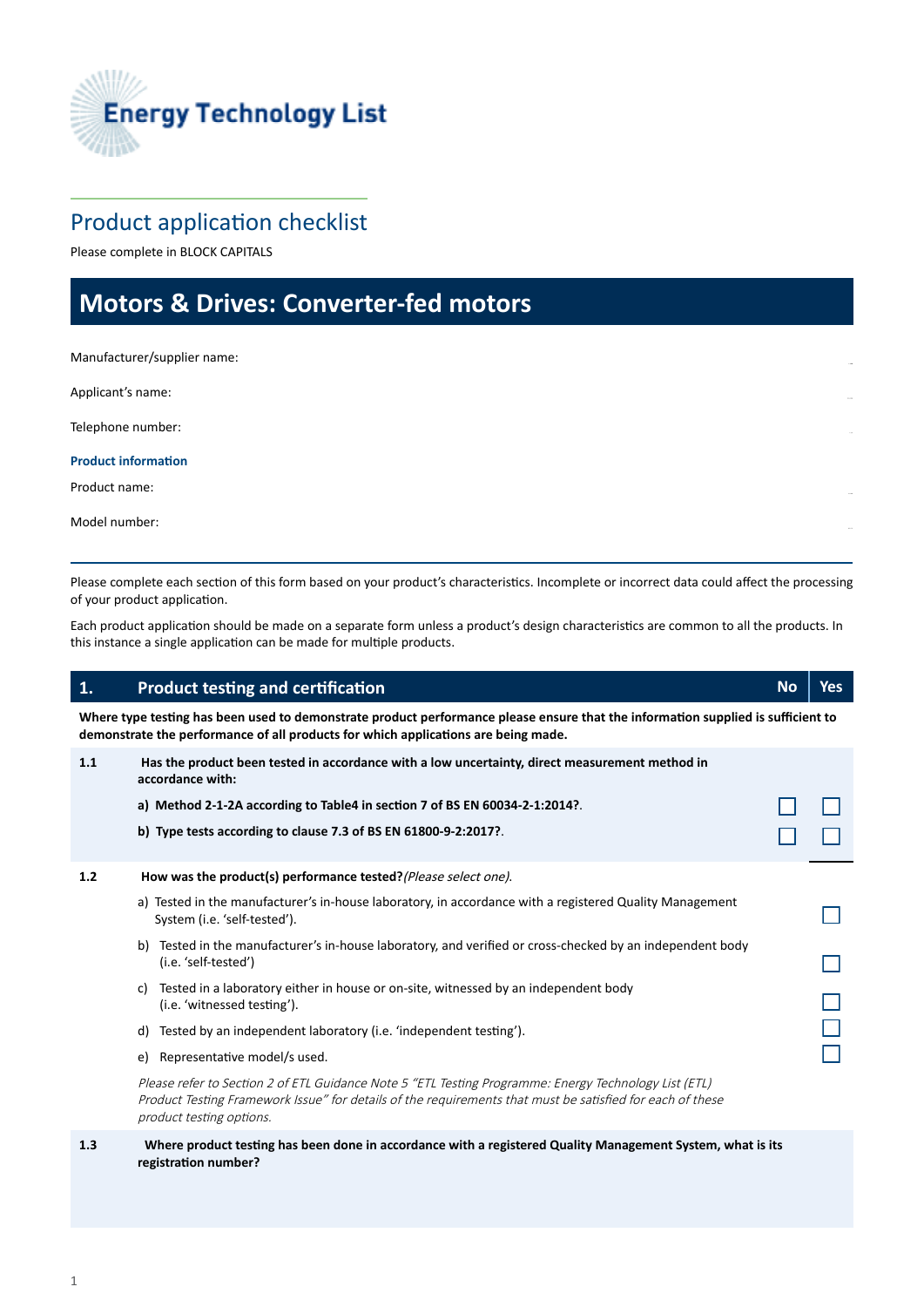| 1.  | <b>Product testing and certification (continued)</b>                                                                                    |  |  |  |  |
|-----|-----------------------------------------------------------------------------------------------------------------------------------------|--|--|--|--|
| 1.4 | Where product testing has been witnessed by an independent body, what was the name of the witness?<br>(Please include contact details). |  |  |  |  |
| 1.5 | Where products have been tested by an independent laboratory:                                                                           |  |  |  |  |
|     | a) What is the name of the independent laboratory?                                                                                      |  |  |  |  |
|     | b) What is the laboratory's registration number (where accredited)?                                                                     |  |  |  |  |
| 1.6 | If representative testing has been used, what are the "representative models"?                                                          |  |  |  |  |
|     | <b>ETL Product ID number</b><br>Product name and model number                                                                           |  |  |  |  |
|     |                                                                                                                                         |  |  |  |  |
|     |                                                                                                                                         |  |  |  |  |
|     |                                                                                                                                         |  |  |  |  |
|     |                                                                                                                                         |  |  |  |  |
|     |                                                                                                                                         |  |  |  |  |
|     |                                                                                                                                         |  |  |  |  |

See 'Representative Testing' section of criteria for guidance on selection of model.

| 2.  | <b>Product type</b>                                             | <b>No</b> | Yes |
|-----|-----------------------------------------------------------------|-----------|-----|
| 2.1 | What category of product are you applying for?                  |           |     |
|     | a) Converter fed ac motors (sold without VSD).                  |           |     |
|     | Integrated converter fed motor-drive units.<br>b)               |           |     |
|     | Matched converter fed motor drive packages.<br>C)               |           |     |
| 2.2 | What is the product's maximum continuous speed rating (in RPM)? |           |     |
| 2.3 | What is the product's electrical power rating in kW?            |           |     |

The power rating is the 'Duty type S1 – Continuous running duty' as defined in Section 4.2.1 of BS EN 60034-1: 2010 (as amended) "Rotating electrical machines – Part 1: Rating and performance" and is determined with the product operating at 100% of its maximum continuous speed rating.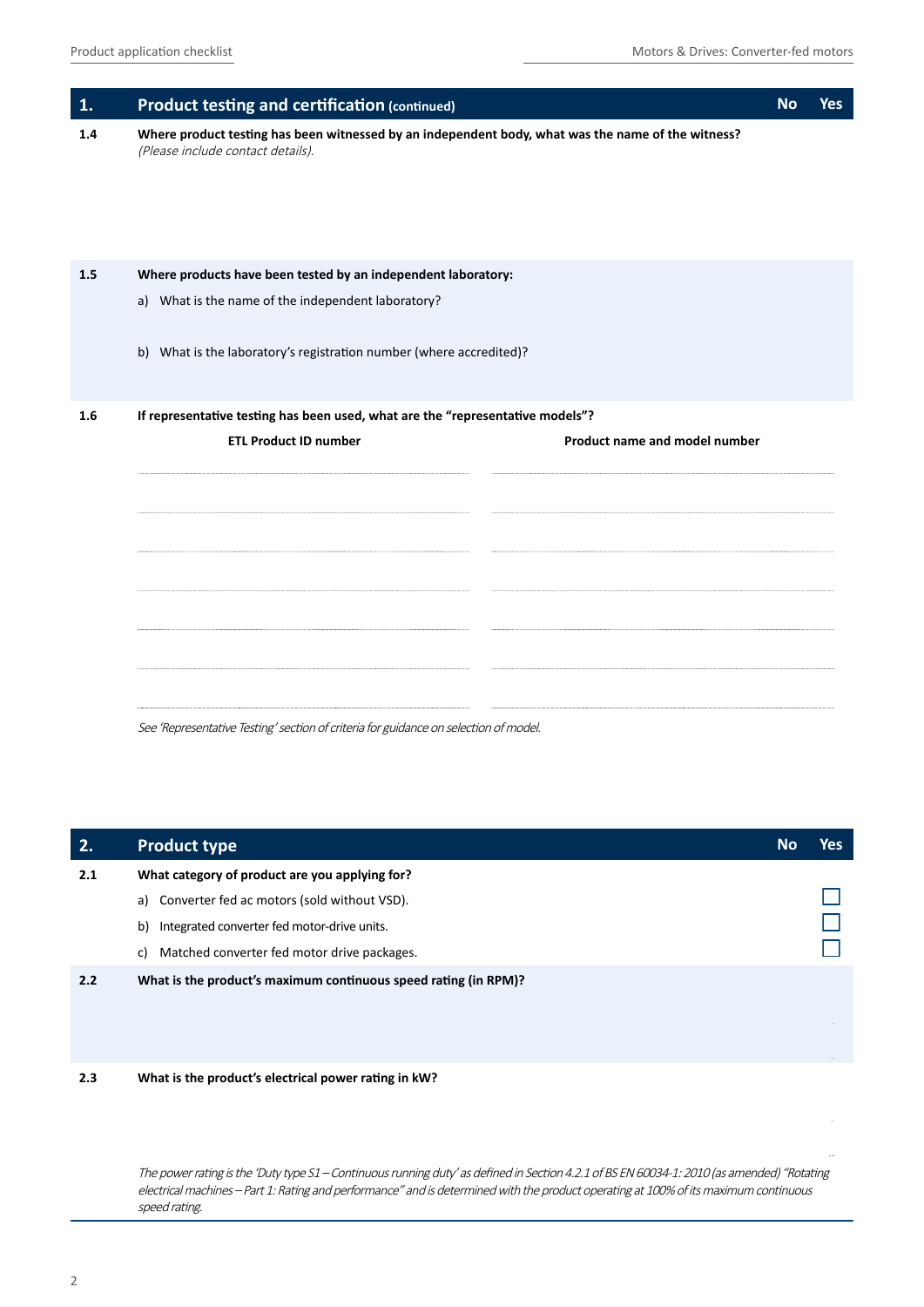| 3.   | <b>Product features</b>                                                                                                                                                                                                                                                                     | <b>No</b> | <b>Yes</b> |
|------|---------------------------------------------------------------------------------------------------------------------------------------------------------------------------------------------------------------------------------------------------------------------------------------------|-----------|------------|
| 3.1  | Does the product incorporate a converter fed motor that:                                                                                                                                                                                                                                    |           |            |
|      | a) Has a rated operating voltage between 200 and 700 Volts ac.                                                                                                                                                                                                                              |           |            |
|      | b) Has an appropriate Conformity Assessment mark.                                                                                                                                                                                                                                           |           |            |
| 3.2  | Does the product incorporate any type of mechanical apparatus that derives its motive force from the<br>product's motor, except for fans or pumps incorporated solely for the purposes of product cooling or<br>lubrication, integrated torque couplings, and position encoding mechanisms? |           |            |
| 3.3  | Does the product include a mechanically commutated dc motor?                                                                                                                                                                                                                                |           |            |
| 3.4  | For category 1 (convertor-fed ac motor) products:                                                                                                                                                                                                                                           |           |            |
|      | a) Is the product designed to operate with an electronic variable speed drive providing a non-sinusoidal<br>multi-phase ac electrical power supply to the motor?                                                                                                                            |           |            |
|      | For category 2 and 3 (convertor-fed motor drive unit and package) products:                                                                                                                                                                                                                 |           |            |
|      | a) Is the product configured for direct connection to the UK public electricity supply system, or a private<br>alternating current supply of nominally fixed frequency and voltage?                                                                                                         |           |            |
|      | b) Does the electronic VSD provide a non-sinusoidal multi-phase electrical power supply to the motor?                                                                                                                                                                                       |           |            |
| 3.5  | Does the product include an electronic variable speed drive (VSD)?f no, proceed to question 4.                                                                                                                                                                                              |           |            |
| 3.6  | Does the product provide an adjustable variable-voltage, variable-frequency output that can be matched<br>to the torque-speed characteristic of the load (being driven by the motor), including both loads with a<br>quadratic torque-speed and linear torque-speed characteristics?        |           |            |
| 3.7  | How is the relationship between the voltage and frequency of the product's output determined:<br>(Select all that apply).                                                                                                                                                                   |           |            |
|      | Predefined prior to sale to match a number of specific motor loads, which can be selected<br>a)<br>during commissioning.                                                                                                                                                                    |           |            |
|      | Programmed into the product during installation using a multi-point approximation or parametric motor<br>b)<br>model as part of a clearly defined commissioning procedure.                                                                                                                  |           |            |
|      | Determined during commissioning by a self-tuning algorithm or automatic model identification that<br>C)<br>automatically minimises the energy consumption of the drive.                                                                                                                     |           |            |
|      | Automatically adjusted during operation as part of a control algorithm in a manner that ensures<br>d)<br>the product's output matches the characteristics of the motor and its load and minimises energy<br>consumption of the drive.                                                       |           |            |
| 3.8  | Where the relationship between the voltage and frequency of the products output is determined by a<br>multi-point approximation, is the flux optimisation adjustable at a minimum of five points?                                                                                           |           |            |
| 3.9  | Is the product able to vary, in response to an external control signal, the frequency of its output between<br>5% (or less) and 100% (or greater) of the frequency of its alternating current supply?                                                                                       |           |            |
| 3.10 | Is the product configured for direct connection to the UK public electricity supply system, or a private<br>alternating current supply of nominally fixed frequency and voltage?                                                                                                            |           |            |
| 3.11 | Is the product designed to make smooth controlled transitions between speed changes by the use of<br>predefined, programmable, or automatically adjusted, acceleration and deceleration ramps?                                                                                              |           |            |
| 3.12 | Is the VSD CE Marked or otherwise demonstrated conformity with the requirements of the EU EMC<br>Directive 89/336/EEC (as amended), or its replacement EU EMC Directive 2004/108/EC?                                                                                                        |           |            |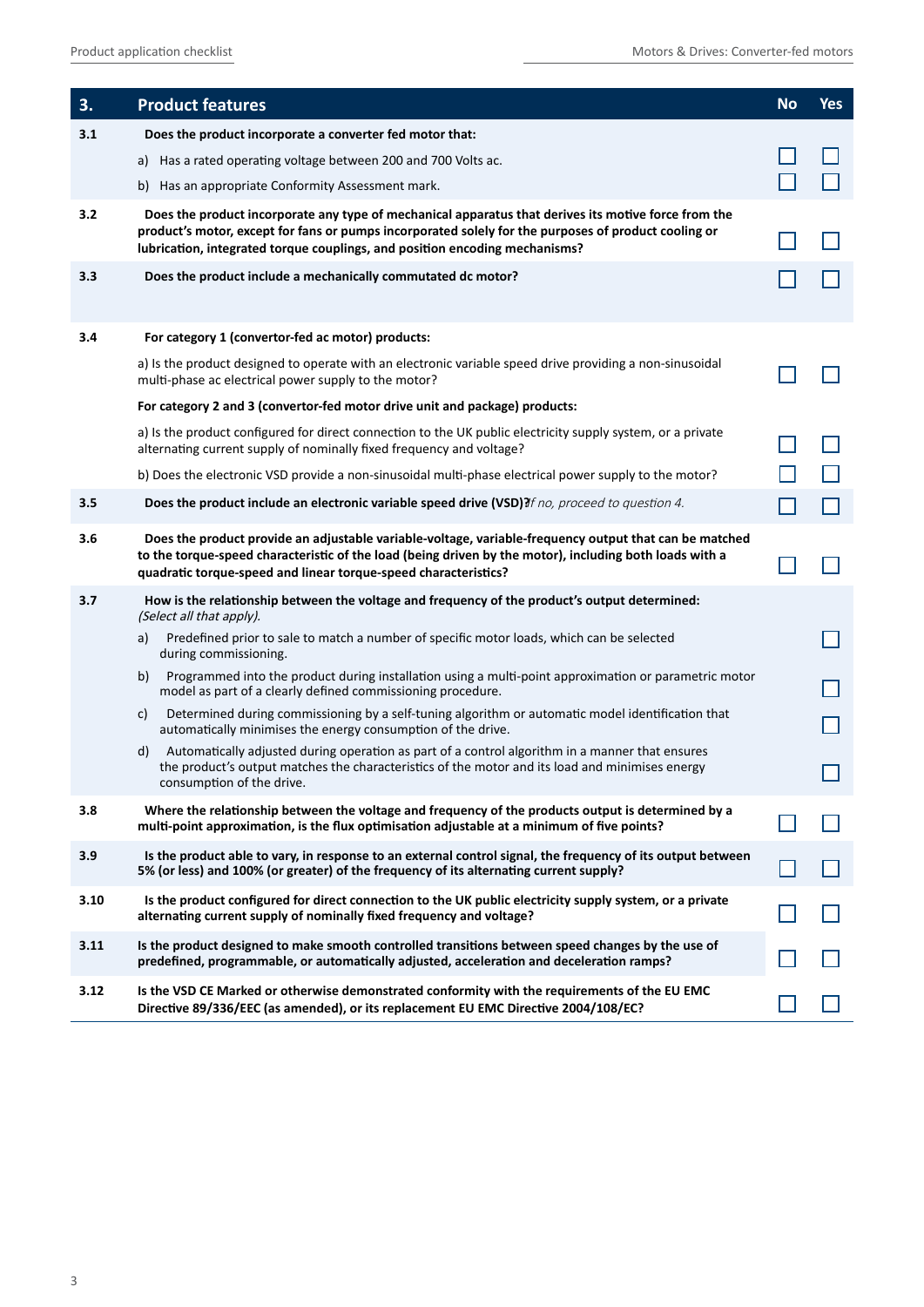#### **1. Product performance No Yes <b>No Yes No Yes Alternative Community** and *No* Yes **No Yes**

#### **4.1 Does the product meet the relevant performance threshold in Table 1?**

П  $\Box$ 

| <b>Rated Power of</b> | Efficiency at full load of motor and VSD combined (%) |           |           |           |  |
|-----------------------|-------------------------------------------------------|-----------|-----------|-----------|--|
| motor, PN (kW)        | 2 Pole                                                | 4 Pole    | 6 Pole    | 8 Pole    |  |
| 0.12                  | $>= 60.8$                                             | $>= 64.8$ | $>= 57.7$ | $>= 50.7$ |  |
| 0.18                  | $>= 65.9$                                             | $>= 69.9$ | $>= 63.9$ | $>= 58.7$ |  |
| 0.2                   | $>= 67.2$                                             | $>= 71.1$ | $>= 65.4$ | $>= 60.6$ |  |
| 0.25                  | $>= 69.7$                                             | $>= 73.5$ | $>= 68.6$ | $>= 64.1$ |  |
| 0.37                  | $>= 73.8$                                             | $>= 77.3$ | $>= 73.5$ | $>= 69.3$ |  |
| 0.40                  | $>= 74.6$                                             | $>= 78.0$ | $>= 74.4$ | $>= 70.1$ |  |
| 0.55                  | $>= 77.8$                                             | $>= 80.8$ | $>= 77.2$ | $>= 73.0$ |  |
| 0.75                  | $>=75.0$                                              | $>= 78.9$ | $>= 82.5$ | $>= 80.7$ |  |
| 1.1                   | $>=77.7$                                              | $>= 81.0$ | $>= 84.1$ | $>= 82.7$ |  |
| 1.5                   | $>=79.7$                                              | $>= 82.5$ | $>= 85.3$ | $>= 84.2$ |  |
| 2.2                   | $>= 81.9$                                             | $>= 84.3$ | $>= 86.7$ | $>= 85.9$ |  |
| 3.0                   | $>=83.5$                                              | $>= 85.6$ | $>= 87.7$ | $>= 87.1$ |  |
| 4.0                   | $>= 84.8$                                             | $>= 86.8$ | $>= 88.6$ | $>= 88.1$ |  |
| 5.5                   | $>= 86.2$                                             | $>= 88.0$ | $>= 89.6$ | $>= 89.2$ |  |
| 7.5                   | $>= 87.7$                                             | $>=$ 90.0 | $>=91.5$  | $>=$ 90.5 |  |
| 11.0                  | $>= 89.0$                                             | $>=91.1$  | $>=$ 92.3 | $>=91.5$  |  |
| 15.0                  | $>= 89.9$                                             | $>=91.8$  | $>=93.0$  | $>=$ 92.3 |  |
| 18.5                  | $>=$ 90.5                                             | $>=$ 92.4 | $>=93.3$  | $>=92.8$  |  |
| 22.0                  | $>=90.9$                                              | $>=92.8$  | $>=93.7$  | $>=93.1$  |  |
| 30.0                  | $>= 91.6$                                             | $>=93.3$  | $>=$ 94.1 | $>=93.7$  |  |
| 37.0                  | $>=$ 92.1                                             | $>=93.7$  | $>=$ 94.5 | $>=$ 94.0 |  |
| 45.0                  | $>=92.4$                                              | $>=94.0$  | $>=$ 94.7 | $>=$ 94.3 |  |
| 55.0                  | $>=92.8$                                              | $>=$ 94.4 | $>=95.1$  | $>=$ 94.6 |  |
| 75.0                  | $>=93.3$                                              | $>=$ 94.7 | $>=95.4$  | $>=94.9$  |  |
| 90.0                  | $>=93.6$                                              | $>=94.9$  | $>=95.5$  | $>=95.2$  |  |
| 110.0                 | $>=93.9$                                              | $>=95.2$  | $>=95.7$  | $>=95.4$  |  |
| 132.0                 | $>=$ 94.1                                             | $>=95.4$  | $>=95.9$  | $>=95.6$  |  |
| 160.0                 | $>=$ 94.4                                             | $>=95.6$  | $>=$ 96.1 | $>=95.7$  |  |
| 200                   | $>=$ 94.7                                             | $>=95.7$  | $>=96.2$  | $>=96.0$  |  |
| 250                   | $>=$ 94.7                                             | $>=96.0$  | $>=96.2$  | $>=96.0$  |  |
| 315 up to 1,0400      | $>= 94.7$                                             | $>=96.0$  | $>=$ 96.2 | $>=96.0$  |  |

**Table 1** Performance thresholds for converter-fed motors and motor drive units 

" $>=$ " means "greater than or equal to"

Note: where the rated power (PN) is that of the motor, for 'Duty type S1 – Continuous running duty' as defined in Section 4.2.1 of BS EN 60034-1: 2010 "Rotating electrical machines – Part 1: Rating and performance", and is determined with the product operating at 100 % of its maximum continuous speed rating.

The efficiency at full load refers to the overall efficiency of the motor and VSD combined.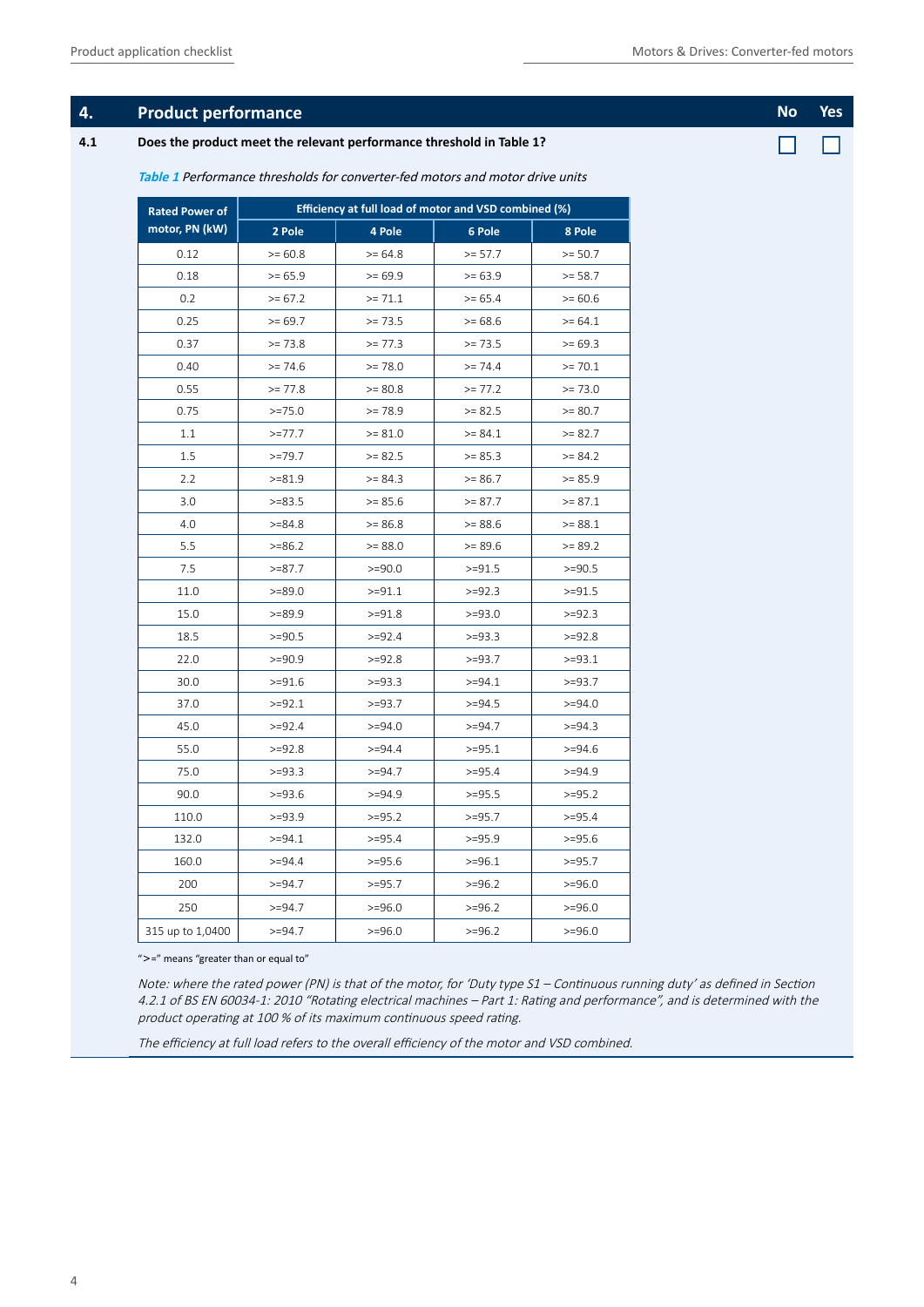| 5. |           | <b>Summary of documents to be included</b>                                                                                                                                                                                                                                                                                                                                                                                                                    | <b>No</b> | <b>Yes</b> |
|----|-----------|---------------------------------------------------------------------------------------------------------------------------------------------------------------------------------------------------------------------------------------------------------------------------------------------------------------------------------------------------------------------------------------------------------------------------------------------------------------|-----------|------------|
|    |           | Please send ONE copy of each of the following documents:                                                                                                                                                                                                                                                                                                                                                                                                      |           |            |
|    |           | If the relevant information in support of the questions above is contained within a larger document, please indicate<br>the location of the relevant information. Note that all documentation submitted must directly refer to the model<br>numbers for which you are making this application. Documentation should be added to your online application at<br>https://etl.beis.gov.uk/engetl/fox/live/ETL_LOGIN/login                                         |           |            |
|    | a.        | A technical sales brochure or leaflet for the product clearly summarising:                                                                                                                                                                                                                                                                                                                                                                                    |           |            |
|    | i)        | The key features of the product (ideally including photographs of the product's exterior).                                                                                                                                                                                                                                                                                                                                                                    |           |            |
|    | ii)       | The product's operation (i.e. in-built functionality) and intended applications (i.e. usage).                                                                                                                                                                                                                                                                                                                                                                 |           |            |
|    |           | iii) Any product selection options (including optional extras, alternative configurations etc.).                                                                                                                                                                                                                                                                                                                                                              |           |            |
|    |           | This documentation should contain sufficient detail to enable the assessor to confirm that the proposed entry<br>on the Energy Technology List (ETL) is correct, and uniquely represents a single product of fixed design (as<br>defined by the rules of the ETL). If the model names contain any "wild cards" in respect of cosmetic variations<br>please check with ETLQuestions@carbontrust.com that this is permitted before submitting your application. |           |            |
|    | b.        | A technical specification for the product, including:                                                                                                                                                                                                                                                                                                                                                                                                         |           |            |
|    | i)        | Details of the model numbers covered (including individual features of each model).                                                                                                                                                                                                                                                                                                                                                                           |           |            |
|    | ii)       | The product's design ratings (electrical, mechanical, thermal, flow rates, energy use etc.).                                                                                                                                                                                                                                                                                                                                                                  |           |            |
|    |           | iii) A description of how to install the product including connection/wiring diagrams.                                                                                                                                                                                                                                                                                                                                                                        |           |            |
|    |           | Where the product must be assembled, configured and/or commissioned on site before use,<br>please include instructions.                                                                                                                                                                                                                                                                                                                                       |           |            |
|    |           | This documentation should contain sufficient detail to enable the assessor to confirm that each product<br>entry on the ETL has the design features specified in the eligibility criteria for that category of product. Please<br>indicate on the checklist where information on specific design features is located in the documentation.                                                                                                                    |           |            |
|    | c.        | Please ensure that this documentation includes details of:                                                                                                                                                                                                                                                                                                                                                                                                    |           |            |
|    | i)        | The product's control input/output signals, and requirements for sensors or control valves.                                                                                                                                                                                                                                                                                                                                                                   |           |            |
|    | ii)       | The product's automatic control strategies, mechanisms, and configuration settings.                                                                                                                                                                                                                                                                                                                                                                           |           |            |
|    | d.        | Evidence that the product meets the performance criteria, including:                                                                                                                                                                                                                                                                                                                                                                                          |           |            |
|    | i)        | Test reports showing product performance at the standard rating/test conditions.                                                                                                                                                                                                                                                                                                                                                                              |           |            |
|    | ii)       | Details of the test procedures/standards used to determine product performance.                                                                                                                                                                                                                                                                                                                                                                               |           |            |
|    |           | iii) A declaration certifying the accuracy of the test reports and confirming that:                                                                                                                                                                                                                                                                                                                                                                           |           |            |
|    |           | • The test facilities complied with the minimum specifications outlined in the test standard, and the<br>required test conditions where applied during testing.                                                                                                                                                                                                                                                                                               |           |            |
|    | ٠         | All measurement equipment used in testing was calibrated by an accredited laboratory, or its<br>calibration is otherwise traceable back to national standards.                                                                                                                                                                                                                                                                                                |           |            |
|    | $\bullet$ | Appropriate quality assurance procedures have been used to verify or cross-check the accuracy<br>and repeatability of the test procedures and test results                                                                                                                                                                                                                                                                                                    |           |            |
|    |           | Please refer to ETL Guidance Note 5 "ETL Testing Programme: Energy Technology List (ETL) Product Testing Framework" for<br>further guidance on the submission of test results, and minimum information requirements.                                                                                                                                                                                                                                          |           |            |
|    | e.        | A Declaration of Conformity with EU Directives on product safety, including:                                                                                                                                                                                                                                                                                                                                                                                  |           |            |
|    | i)        | CE Marking Directives.                                                                                                                                                                                                                                                                                                                                                                                                                                        |           |            |
|    | f.        | Evidence that a quality assurance system/procedures is/are in place to control the specification, design,<br>manufacturing and testing of the products.                                                                                                                                                                                                                                                                                                       |           |            |
|    | g.        | Signed application checklist.                                                                                                                                                                                                                                                                                                                                                                                                                                 |           |            |
|    |           | Please note that all product documentation provided must be written in, or translated into, English.                                                                                                                                                                                                                                                                                                                                                          |           |            |